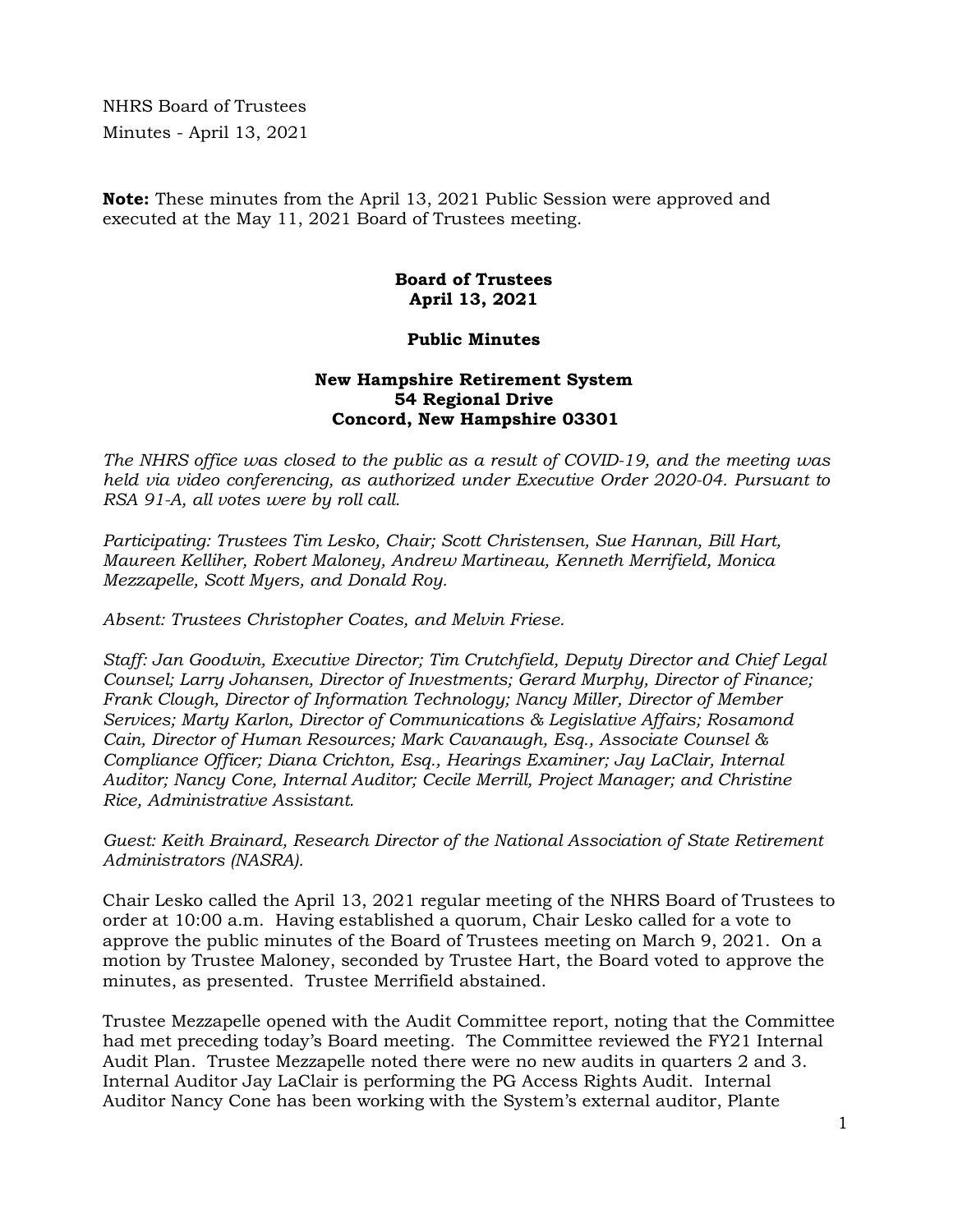Moran, on the GASB audits. Next, the Committee reviewed the tracking report, with five audit issues that are outstanding, and staff continue to make progress. Finance is preparing a letter in response to Plante Moran's audit recommendations, and anticipates having an update for the Committee at next month's meeting. Trustee Mezzapelle provided the Board with progress on the PGV3 project, which is 38% complete, with Deliverable 3 at 51% complete. There were 17 open data conversion issues. Staff continue to review correspondence on Deliverable 3, involving imaging and QDROs, and assigned testers will work through specific scenarios.

Trustee Roy gave the Governance Committee report, noting it had met March 9, following the Board meeting. The Committee discussed the annual reviews of the VCP Policy and the fee schedule for copies of public records, and found no adjustments were necessary for either item.

Trustee Kelliher presented the report on the Independent Investment Committee (IIC), which met on March 19. Mr. Johansen, Director of Investments, gave a review on investment returns over various time-periods, discussed the Work Plan, and updated the Committee on asset allocations and liquidity, with an emphasis on pension and benefit funding over the next 30 to 90 days.

The Committee then voted to extend its Manulife contract, by two years. Manulife, a \$270 million Multi-Sector Global Fixed Income Investment Manager, had presented to the Committee in February.

As part of the two-year contract renewal process, the Committee heard a presentation in March from Walter Scott, a \$450 million Global Equity Investment Manager. The Committee will vote on the Walter Scott contract extension at its April meeting.

Callan's "2021 Asset-Liability Study and Asset Allocation Review" concluded that NHRS's Funding Policy denotes achieving a fully funded plan, over a reasonable timeperiod, and that there is no need for changes to the Investment Policy, as it meets current objectives.

Mr. Johansen updated the Board on the System's total fund performance, noting the continued, dramatic improvement since June 30, 2020. NHRS was up 16.1%, for fiscal year-to-date as of February 28, 2021; 16.8% over the last 12 months; 8.1%, at three years; and 10.5%, at five years. All asset classes are close to target and well within range, and as of February 28, 2021, assets are at \$10.4 billion.

Trustee Myers provided the Legislative Committee report, noting that it would meet after today's Board meeting. The House crossover day, the deadline for the House bills to go to the Senate, was April 9. Two bills passed, relative to NHRS. The first, HB 130, clarifies the order in which the System applies the medical subsidy for state retirees, or beneficiaries. The second, HB 141, allows counties to exempt their newly hired chief administrative officers from NHRS participation, and requires county and municipal employers to pay the unfunded liability portion of the employer contribution rate on the salaries of those chief administrative officers who elect not to join the system prospectively.

The House and Senate have already both adopted HB 173, which requires a quarterly report from the IIC, detailing investment fees, and the bill awaits the Governor's action.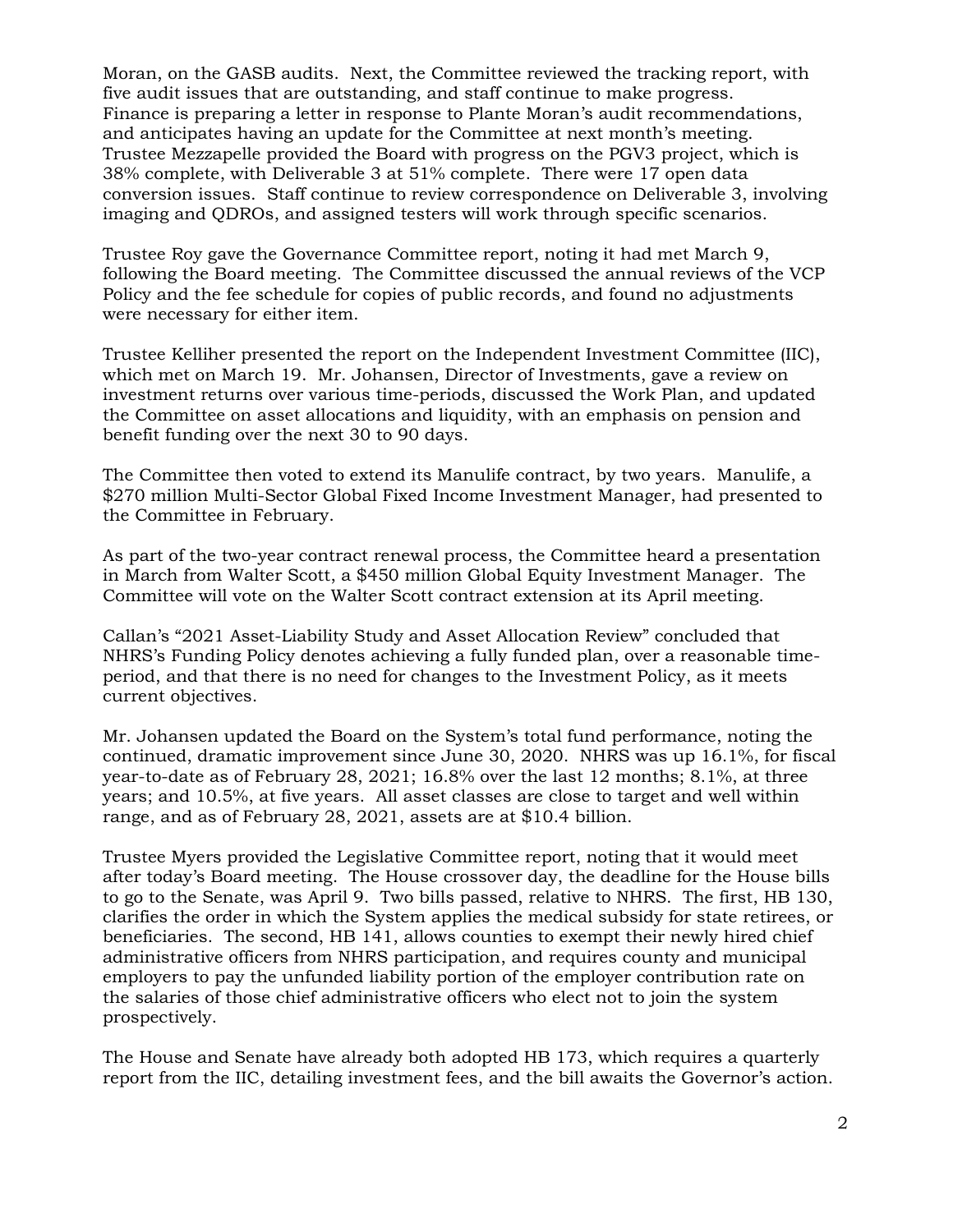Tim Crutchfield, Deputy Director and Chief Legal Counsel, filled in for Trustee Coates, and provided the Benefits Committee report, stating it had not met since March 2, and plans to meet on April 19.

Trustee Hart opened the PPCC report, stating it met on April 7. The meeting was mostly non-public to discuss issues involving personnel matters, and the extension of a contract on the leadership development program.

Trustee Christensen gave the Ad Hoc Real Estate Committee report, noting it is evaluating a proposed real estate opportunity for NHRS to move its offices. The Committee met on March 25 and discussed the existing space, of which the System is in a five-year lease. It will meet again on Thursday, April 15, to continue its due diligence, with assistance from Townsend, the System's Real Estate Investment Manager.

Chair Lesko introduced guest speaker, Keith Brainard, Research Director of NASRA, who had last presented to the Board in June 2018. Mr. Brainard gave a similar presentation today, with a comprehensive look at public pension plans in the U.S., and where NHRS fits in that landscape. His insight covered multiple topics, including pension reforms, employer contributions, COLAs, Social Security, and plan funding sources. Board discussion with Mr. Brainard followed his presentation.

Next, Executive Director Jan Goodwin provided her operating report, noting that the March KPM was 92.86%, below the 95% benchmark. Ms. Goodwin stated a need for a re-evaluation of the KPMs so that they reflect the seasonal influx of the System's business and other factors. Ms. Goodwin then brought the Board's attention to the FY22 Three-Year Strategic Plan, and addressed Trustees' inquiries, stating that she has reviewed and affirms the Plan.

On a motion by Trustee Hart, seconded by Trustee Mezzapelle, the Board voted to accept the FY22 Three-Year Strategic Plan, as presented. Trustee Merrifield abstained.

Ms. Goodwin then presented two contracts for Board consideration, with one at the request of Director of IT Frank Clough, for an upgrade to Microsoft Dynamics, a useful software program for Finance; and another, at HR Director Rosamond Cain's request, for extending the leadership development program.

On a motion by Trustee Myers, seconded by Trustee Hannan, the Board voted to accept the recommendation of the Executive Director that the Board approve the two contract proposals, as presented in the Board materials, subject to contract and legal review. Trustee Merrifield abstained.

Following Ms. Goodwin, Mr. Crutchfield presented his Legal report, noting there are two new employer auditors, since January, who came to the audit team as internal transfers. He commented that the GASB audits are going well in the early stages, noting that staff are working on the audit sample of 23 employers that Plante Moran provided, and those audits will be staff's primary focus over the next few months.

Next, Director of Finance Gerard Murphy gave his report, stating that the net position, fiscal year-to-date, for NHRS is at \$10.4 billion, and that cash flow is as expected. He noted cash flow for February 2021 is lower than in February 2020 because contributions received last February contained three-payrolls. He stated overall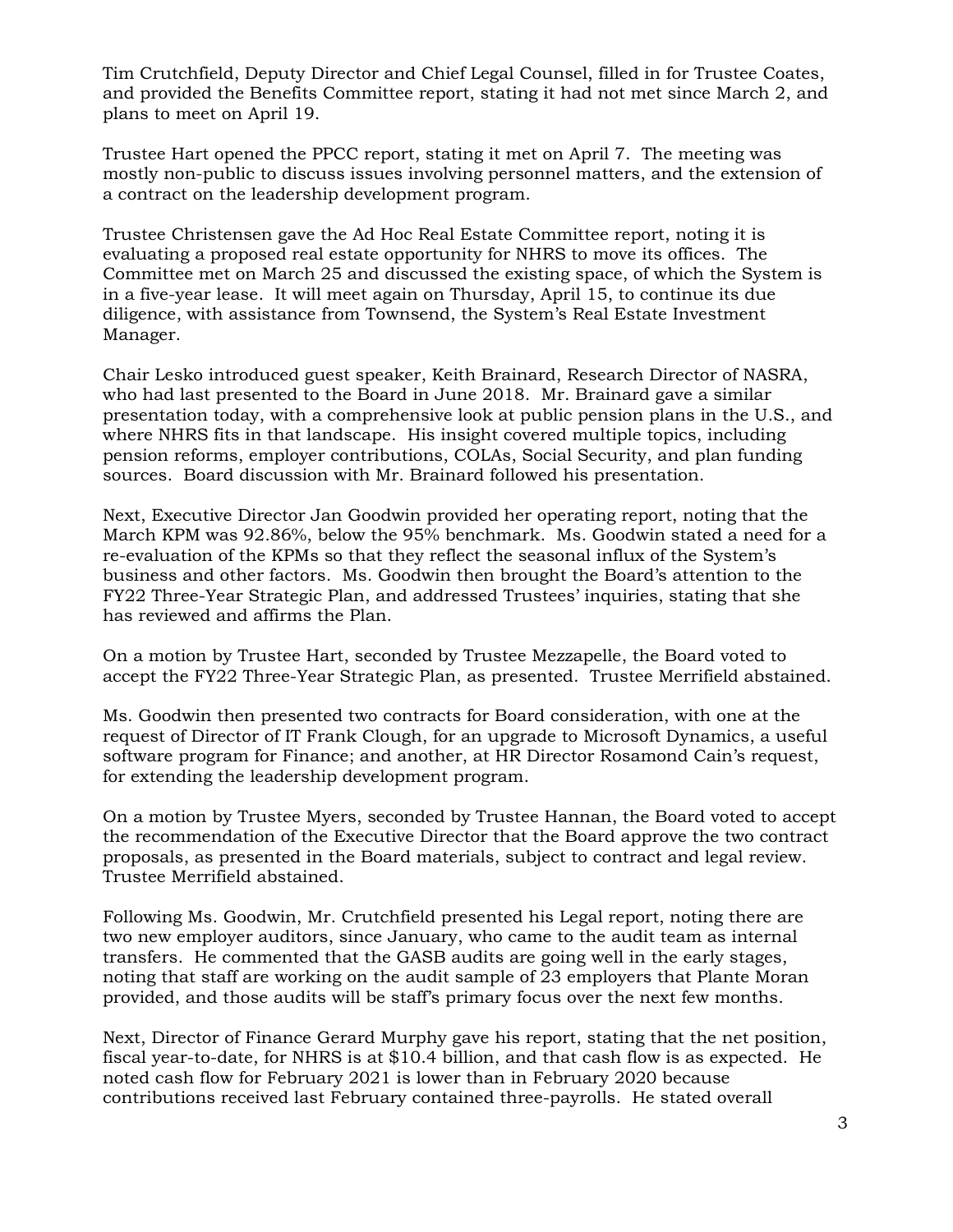spending in FY21 through February is below budget, and explained the negative variance in the External Investment category was due to stronger than expected investment performance, and the negative variance in the External Non-Investment category was a timing issue, with an expected reversal over the remainder of the fiscal year.

Finance missed one KPM last month, relating to employer reconciliation. Mr. Murphy shared that a few employers are undergoing staff turnover, resulting in timeliness issues with reporting. He explained that Finance is working with those employers to assist them with their monthly reporting.

Mr. Murphy continued his report, stating that Finance is working with Segal on the draft PGV3 Employer Reporting Rollout Strategy and expects to present it to the NHRS Executive Team and PGV3 implementation teams by the end of this month.

In closing, Mr. Murphy noted he and other senior staff would present the NHRS FY22- 23 Statutory Administrative Budget to the Senate Finance Committee on April 19.

Mr. Clough updated the Board on IT matters, sharing that it received the hardware for the Enterprise Firewall project, which IT expects to complete in early- to mid-May. In addition, IT is also working on the WAF upgrade, another implementation to protect the System's network, and Akamai configuration is ahead of schedule, with completion expected this month. IT released the third of six monthly security awareness trainings for staff. He then reported on the successful setup with Calabrio, for recording the Contact Center phone calls in the cloud. Lastly, IT is working to move the PPM policy and procedures application to the cloud.

Mr. Clough ended his report with IT's KPM performance, noting it missed one, and had a Customer Satisfaction Score of 96%, explaining that, with staff working remotely, there is an increase of help desk tickets and the need for additional support.

Director of Member Services Nancy Miller presented her report, noting her department is carrying out the JRP external audit. Last month, NHRS sent the JRP annual statements to members of the plan. She stated that Member Services continues to process a limited number of 2020 July retirements for benefit finalization. Member Services also continues to work on Deliverable 3 of the PGV3 project, focusing on QDRO templates and benefit calculations. In addition to PGV3, Member Services is involved with a mail-imaging pilot project to enhance workflow. Lastly, Member Services missed one KPM, relative to the volume of July retiree benefit finalizations.

Marty Karlon, Director of Communications and Legislative Affairs, gave his PIO report, noting that his team is seeing increased interest in member education sessions and is working on virtual presentations, along with preparing an additional educational messaging, pertaining to the pre-selection benefit before retirement. A proposed revision to NHRS death benefits contained in Senate Bill 119, which is not expected to move forward this legislative session, was related to pre-selection.

He shared that there has been a recent increase in media mentions for NHRS compared to the previous year, and attributed that to the employer rate increase and related legislation. Lastly, PIO is working with Finance on the PGV3 Employer Education Rollout Strategy, and PIO's KPMs and action plan are on track.